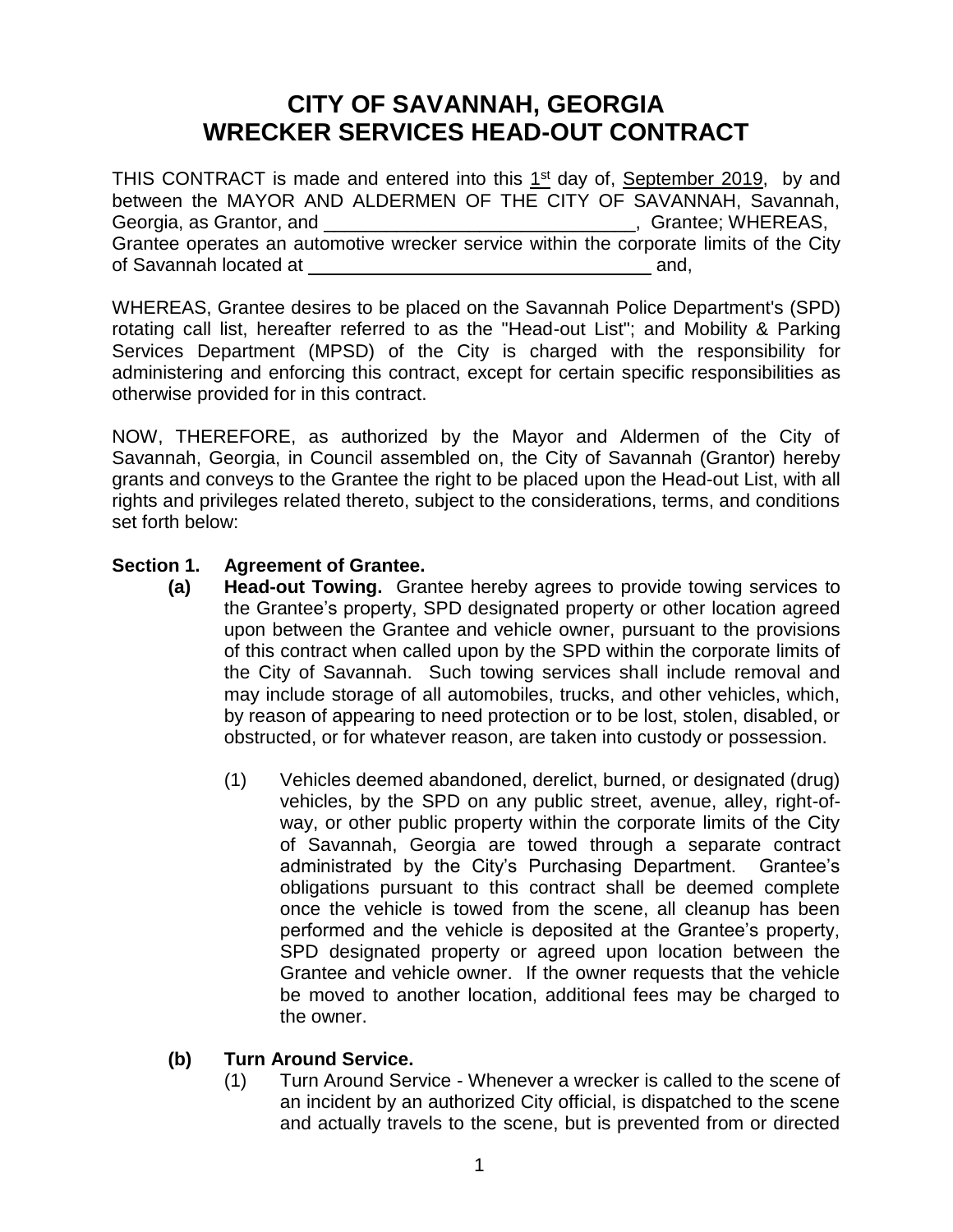not to perform wrecker services upon a determination by an authorized City official that such services are not necessary, such activity shall be deemed to constitute a turnaround service.

- (2) Compensation- Any wrecker service will return to the top of the head-out list for the next head-out call available. The city official will be responsible for contacting dispatch to indicate the status of the service.
- **(c) Towing City Vehicles**. The SPD shall maintain a separate Towing City Vehicle List of each wrecker service on the Head-out List and each wrecker service shall be given rotating calls to assist the City with inoperable vehicles. Grantee agrees to provide towing services without charge for City vehicles, including sedans, Interceptors, SUV's and light trucks, within the confines of Chatham County. Towing services will be provided at all hours for City vehicles involved in an accident, or otherwise those that become inoperable. City vehicle towing will not be required between the hours of 7:00 AM and 4:30 PM Monday through Friday (except holidays), unless vehicle has become inoperable and cannot be repaired at the scene by vehicle maintenance personnel.
	- (1) City Departments with an inoperable vehicle outside the confines of Chatham County will be charged a fee:

City vehicles, including sedans, Interceptors and light trucks, (including use of boom, flatbed, and/or dolly) \$125.00 flat fee.

Per mile, inoperable vehicle outside the confines of Chatham County. Subject to verification by Google map. \$4.00 per mile not to exceed \$175

**Section 2. Agreement of Grantor.** Grantor hereby agrees that in consideration for Grantee's entering into this contract, the Grantee shall be placed on the Head-out List with other wrecker services, which have entered into this agreement. Grantor will also maintain a separate extra-heavy-duty wrecker Head-out List, and any company which is on the basic Head-out List and which operates an extra-heavy-duty wrecker may be placed on the extra-heavy-duty wrecker Head-out List upon request.

**Section 3. Business Tax Requirement**. Before engaging in business within Savannah, Grantee shall obtain and maintain a current City business tax certificate to operate an automotive wrecker service and automotive storage facility, and shall display such certificate in a conspicuous place within the business premises in clear view of any customer of the business and any official or employee of the City.

**Section 4. Business Site**. Grantee's business office, storage area, and vehicle retrieval site shall be at one location within the City, which shall be the location for which a business tax certificate has been issued by the City. When two or more wrecker service businesses having the same owner in any portion or form, or at any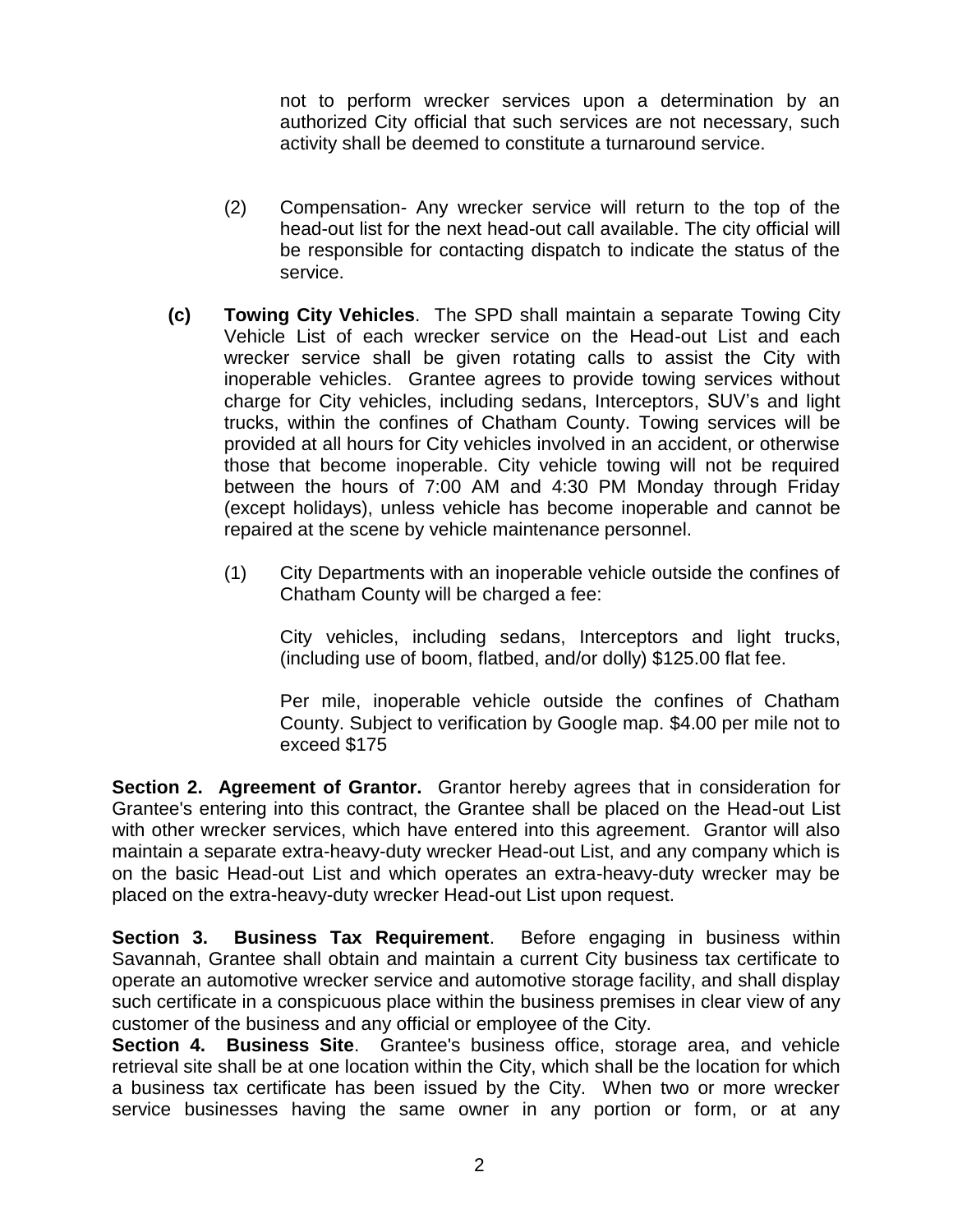organizational level, only one of the businesses shall be permitted on the head-out list. A through street shall separate the business site of each wrecker service on the headout list. Provided, however, that any distinctly separate businesses which are on the head-out list at the time this contract is adopted shall not be required to meet this requirement. A physical inspection will be conducted by MSPD annually.

**Section 5. Compliance with City Code and State Law**. Grantee shall comply with all requirements of the Savannah Code, Part 6, Chapter 1, Article P, entitled "Wrecker Services", all zoning, insurance, and building code regulations, and with all applicable State laws, including wrecker emergency safety equipment requirements.

**Section 6. Registration and Inspection of Wreckers**. Before any head-out wrecker may tow any vehicle under this contract, all vehicles shall be in compliance with the applicable state and local laws and rules, and be registered with the Georgia Public Service Commission and will be subject to inspection by the MPSD Supervisor and/or the Georgia state patrol. A certified passing DOT and/or Georgia Public Safety inspection must be obtained and presented at the MPSD vehicle annual inspection. The MPSD Supervisor shall assign each wrecker a unique number to be placed on the vehicle on the firewall exterior, between the door and the hood of the vehicle in proportionate letters at least 4 inches in height of a color, which contrasts with the vehicle color. Each head-out wrecker operator shall submit the year, model, make, tag number, vehicle identification number, and assigned number of each head-out wrecker to the MPSD Supervisor before February 1 of each year. Any new vehicle will be registered before being used as a head-out wrecker. Any wrecker not inspected by February 1 of each year will be removed from service. Any wrecker company that does not have at least two (2) wreckers inspected at all times will be removed from the headout list until the company demonstrates compliance.

**Section 7. Wrecker Driver's Permit**. Any wrecker driver responding to a head-out call shall have and shall display on his or her person in a conspicuous manner a wrecker driver's permit, either temporary or permanent, as issued by the MPSD. The permanent permit shall show a photograph of the driver, name of company represented, and the permit expiration date. After a wrecker driver displays the permit to the attending police officer, and makes contact with the disabled vehicle's operator (if present), the permit may be removed from the driver's person. The applicant must furnish a certified seven (7) year motor vehicle report at the time of application. A three (3) year certified motor vehicle report is required yearly thereafter.

**Section 8. Physician's Statement**. Each application for a wrecker driver's permit shall be accompanied by a certificate from a reputable physician of the City certifying that in his or her opinion the applicant is not inflicted with any disease or infirmity, which might make him or her an unsafe or unsatisfactory wrecker driver. A valid U.S. Department of Transportation Medical Examiner(s) Certificate may be used to satisfy the physician(s certificate requirement of this contract. However, the permit will expire upon expiration of the Department of Transportation Medical Examiner(s Certificate or applicant's birth date whichever comes first. In the case of renewal of a driver's permit, the certificate shall be updated every two (2) years.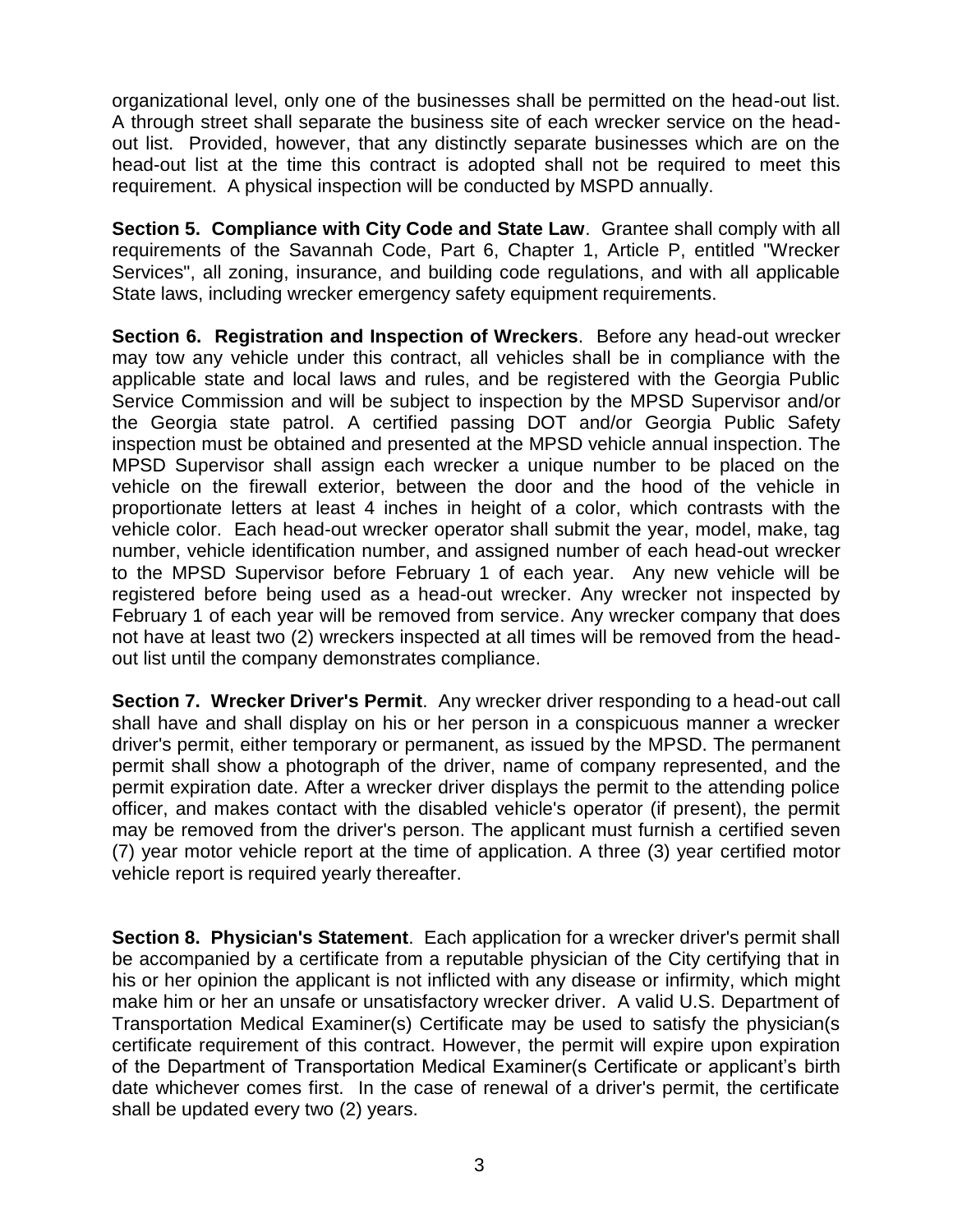# **Section 9. Driver's Permit and Standards.**

- (a) No person shall be issued a wrecker driver's permit under any one or more of the following conditions:
	- (1) With a suspended or revoked State driver's license;
	- (2) With a habitual violator's or "work" driver's permit;
	- (3) With a conviction during the preceding two (2) years on any one or more of the following charges:
		- (a) Driving a motor vehicle while under the influence of alcohol or drugs;
		- (b) Failure to stop and render aid, or leaving the scene of an accident as specified under Georgia law;
		- (c) Any violation of law involving violence, theft, or any form of stealing, or any crime involving moral turpitude;
	- (4) Within one (1) year of completion of a prison term, probation, or parole for any felony conviction for a violent crime or crime of moral turpitude.
- (b) No person shall be allowed to operate a wrecker under this contract, in addition to the reasons set forth above, who is:
	- (1) Under the influence of alcohol or drugs.
	- (2) In possession on his person or within a wrecker while on call under this contract of any opened or unopened container of beer, wine, liquor, or other alcoholic beverage, or drugs that would impair driving ability.

**Section 10. Twenty-four Hour Service**. Grantee shall provide twenty-four hour, seven days a week impound service. The Grantee or an employee of the Grantee shall be available to release an impounded vehicle to its rightful owner between the hours of 7:30 a.m. and 6:00 p.m., seven (7) days a week, including holidays. Only emergency releases verified by a police officer will be handled at hours other than as specified above. Grantee or an employee of the Grantee shall be physically on duty at the Grantee's business site during all hours beginning at 7:30 a.m. and ending at 6:00 p.m. Monday through Friday, excluding nationally recognized holidays, which are also City holidays. Grantee shall be permitted to use telephone call-forwarding to meet the requirements of this section during all times when physical presence at the business site is not required, provided that response time to any head-out call or to release any vehicle shall not exceed forty-five minutes.

**Section 11. Towing Equipment Requirements**. Grantee shall have at least two wreckers that have been registered with MPSD available and in working condition at all times. Grantee shall be capable of handling both light and heavy loads, and shall have in active service not less than two of the following three categories of commercial wreckers:

(a) Light Duty Wrecker - shall be defined as wreckers having at least 10,000 pounds minimum gross weight rating equipped with an 8,000-pound P.T.O. mechanically driven power winch, crane and boom having dual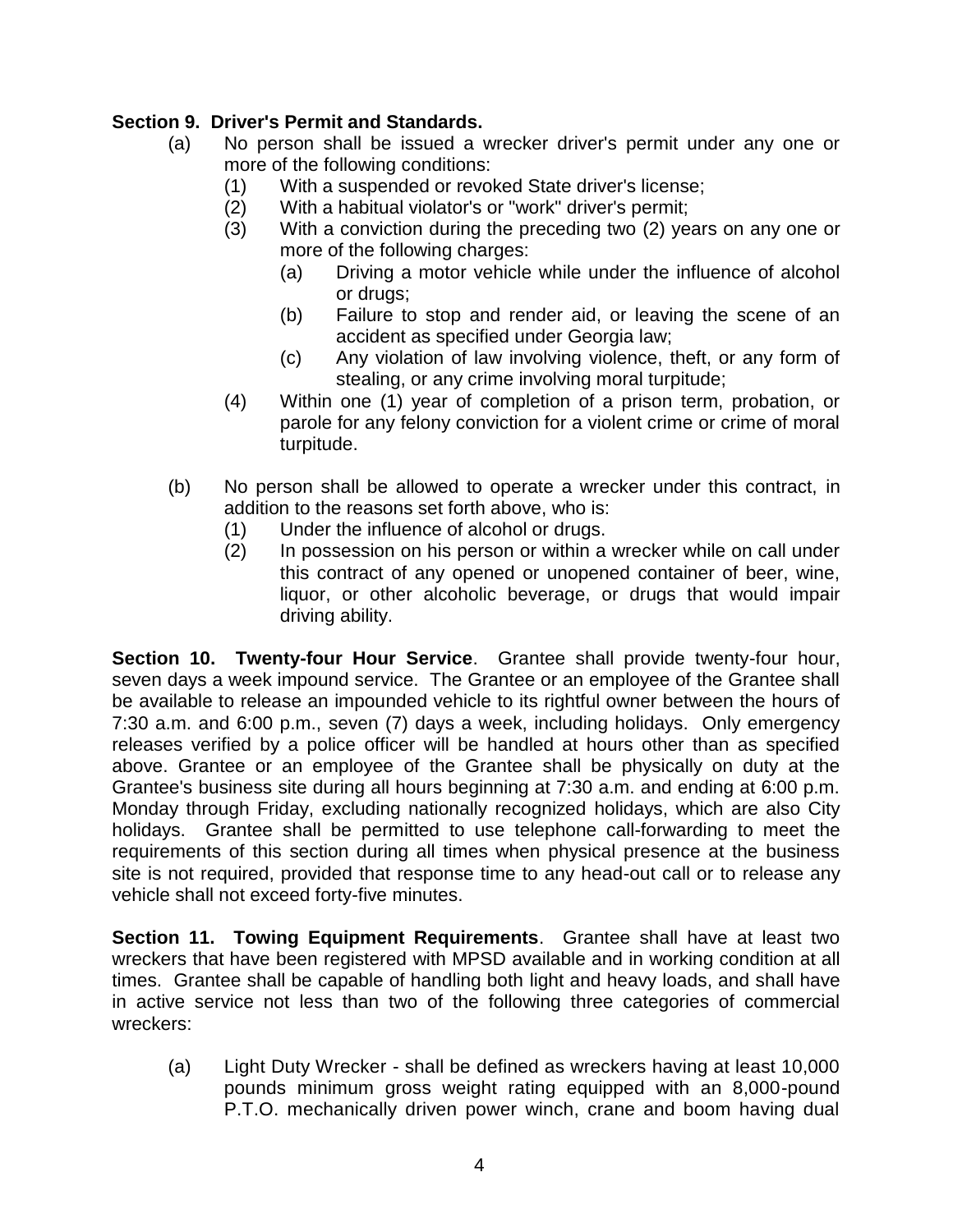wheels or an equivalent vehicle having the same minimum capabilities. A standard duty wrecker service shall be capable of towing automobiles, light trucks and similar-sized vehicles. A rollback may be used to satisfy the requirements of this section.

- (b) Heavy Duty Wrecker A heavy duty wrecker shall be defined as wreckers having at least 25,000 pounds minimum gross weight rating equipped with a 16-ton or larger P.T.O. mechanically driven power winch, crane and boom having dual wheels or an equivalent vehicle having the same minimum capabilities.
- (c) Extra Heavy Duty Wrecker An extra heavy duty wrecker is defined as one of 30,000 pounds minimum G.V.W. with a 30,000 pound winch and boom.

**Section 12. Marking and Identification of Wrecker**. Grantee shall display in a conspicuous manner on each side of its wrecker signs showing the name, address, and telephone number of its business. Such signs shall be permanently affixed to each side, and shall be either professionally painted or manufactured decals. Proportionate lettering shall be no smaller than four inches for the company name and four inches for the telephone number and street address. Lettering shall be in a color, which contrasts with the vehicle color so as to be plainly visible.

**Section 13. Service Items**. Wreckers on duty shall carry appropriate quantities of each of the following service items: fire extinguisher, chains, dollies, proper emergency lighting or flares for on-the-scene work, equipment needed for lifting, extricating, or righting of vehicles and removal from the thoroughfares by towing or carting.

**Section 14. Clean-up Requirements**. Grantee shall equip each wrecker on duty with a broom and a minimum of five gallons of powdered or granulated absorbent. Grantee's operators shall sweep and remove any and all broken glass and/or other debris, and shall treat with absorbent and remove minor oil and fuel spills when a vehicle is removed from a City street or other public right-of-way or property, thus leaving said street, right-of-way, or property in a condition safe for vehicular and pedestrian traffic.

**Section 15. Towing Methods** - Avoiding Damage. In towing or transporting any vehicle in response to a head-out call, Grantee shall diligently avoid damaging the steering and suspension system, drive train, bumpers, body, frame or any other vehicle part. Grantee shall be responsible for knowing and using proper methods to remove vehicles of various designs. Grantee shall be responsible for negligent damage to any towed vehicle, but shall not be responsible for damage, which is beyond Grantee's control.

**Section 16. Storage Area**. Grantee shall have an off-street area for storage of impounded vehicles, such area to include at least 2,000 square feet of vehicle storage space, which may include 1000 sq. feet within a secure building. Grantee may also store impounded vehicles within a fenced and secure outside area, which has controlled public access. Said storage areas shall comply with City licensing requirements and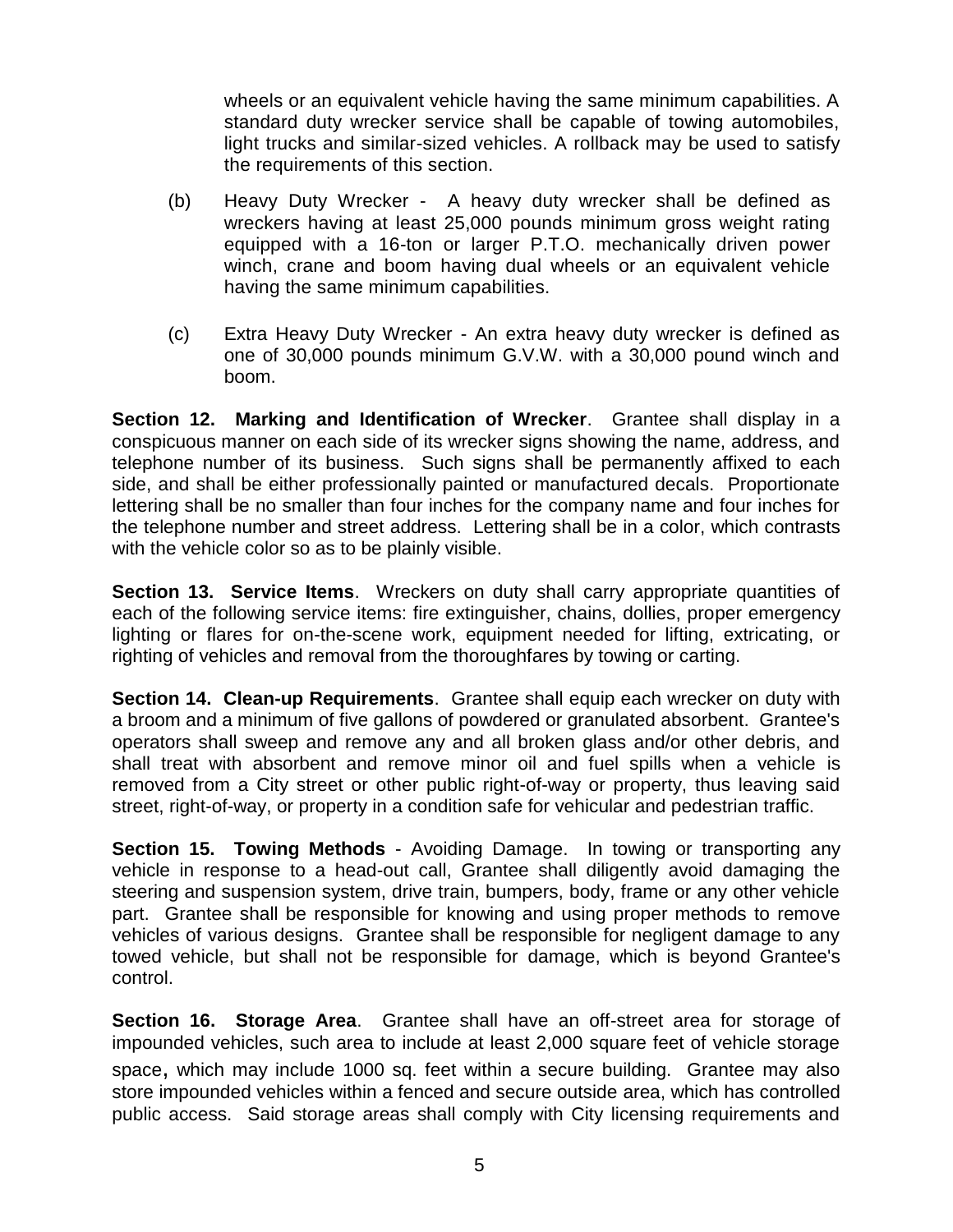with all standards set forth by the City of Savannah's Zoning Ordinance pertaining to junk yards and vehicle storage areas. The layout and physical characteristics of any storage area shall be of such design as to prevent the loss, damage, or destruction of police evidence. The storage building shall be constructed of non-combustible material. No wrecker service vehicle and no impounded vehicle shall at any time be parked or stored on a street, lane, sidewalk, or other right-of-way or public property.

**Section 17. Telephone Requirements**. Grantee shall maintain at least one telephone line to be used exclusively for wrecker service calls between the SPD and the Grantee. Such telephone line shall at all times be attended by the Grantee or an employee of the Grantee. At no time shall said telephone line be connected to or attended by a telephone answering device. Grantee may use telephone call-forwarding and/or an answering service to meet the requirements of this section during all times when physical presence at the business site is not required. If at any time this dedicated telephone line is busy or out of service when the police dispatcher calls, the call will be rotated to the next company on the Head-out List.

**Section 18. Towing and Storage Charges**. Refer to the Savannah Revenue Ordinances, Article J. Section 9. Grantee's charges for towing and storage services requested under this contract by the SPD shall be no greater than as shown below for any service provided within the boundaries of Chatham County. Said charges shall be made against the owner or owners of any removed vehicle, and the Grantee hereby agrees to hold the Mayor and Aldermen of the City of Savannah harmless and free from any responsibility for said charges.

**(a) Maximum Towing Charges.** The maximum charges for towing services under this contract shall be:

#### **Class I Regular Wrecker Service Towed vehicle weighs up to 10,000 lbs.**

| First hour or portion (including use of boom, flatbed, and/or dolly)<br>(Time to begin upon arrival at scene and end after departure) | \$188     |
|---------------------------------------------------------------------------------------------------------------------------------------|-----------|
| Each additional hour or portion thereof                                                                                               | \$75      |
| Recovery fee (includes no key)                                                                                                        | \$75      |
| Administrative fee (Chargeable only after 72 hours)                                                                                   | \$50      |
| Storage for the first 24 hours, beginning at the time the vehicle<br>is removed from the property                                     | No charge |
| Storage for any day or days the impoundment facility is closed<br>and the vehicle's owner is unable to claim the vehicle              | No charge |
| Daily storage fee for vehicles with a Gross Vehicle Weight                                                                            |           |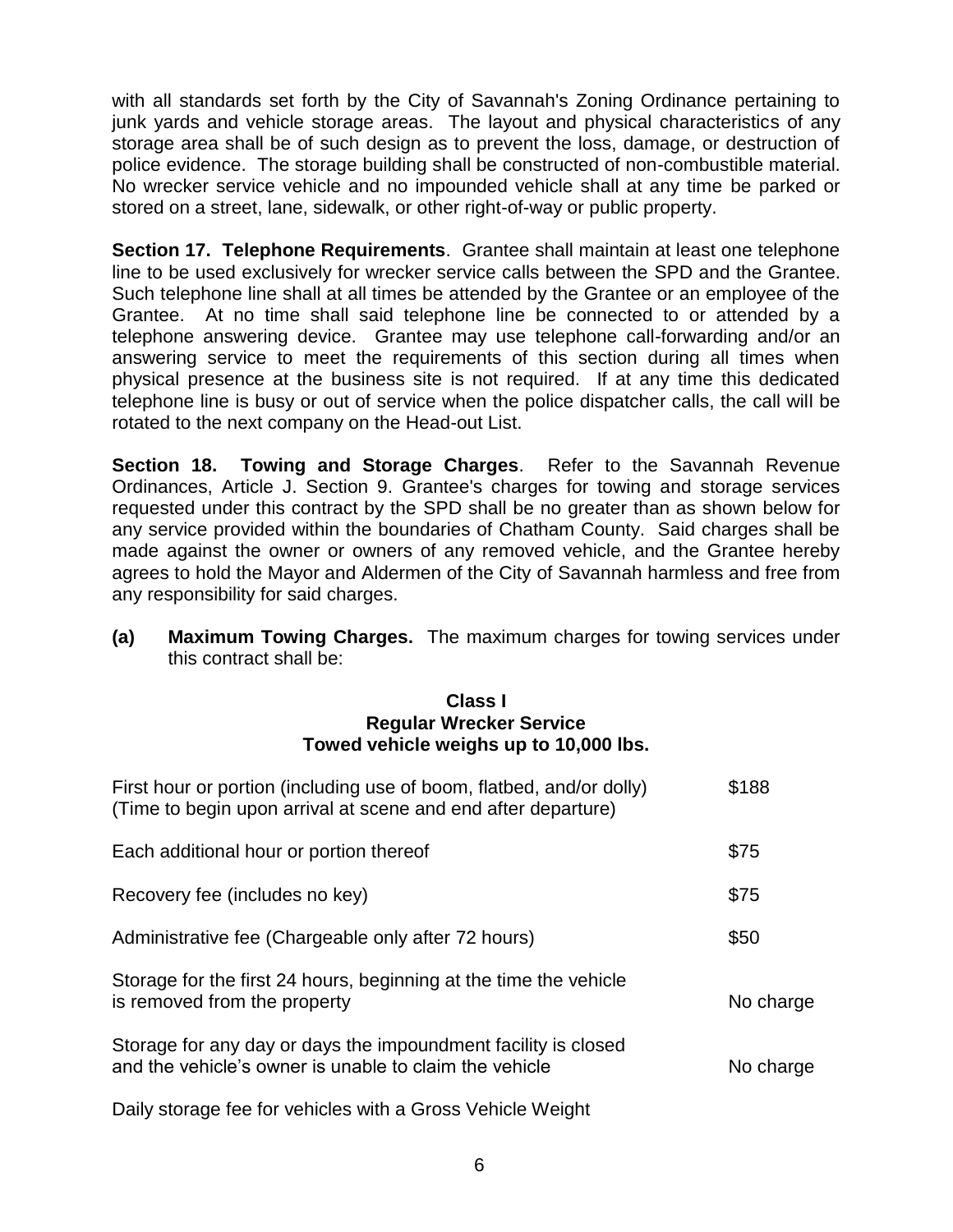| Rating of 10,000 pounds or less                                                                                                                                                                                                                    |                              | \$25           |  |
|----------------------------------------------------------------------------------------------------------------------------------------------------------------------------------------------------------------------------------------------------|------------------------------|----------------|--|
| After hours fee may be charged if the vehicle owner wishes to<br>claim an impounded vehicle before/after the designated hours<br>of 7:30am - 6:00 pm which applies after the 24 hour                                                               |                              | \$50           |  |
| Rented equipment                                                                                                                                                                                                                                   | Rental cost per job plus 35% |                |  |
| <b>Class II</b><br><b>Heavy Duty Wrecker Service</b><br>Towed vehicle weighs $10,001 - 20,000$ lbs.                                                                                                                                                |                              |                |  |
| First hour or portion (including use of boom, flatbed, and/or dolly)<br>(Time to begin upon arrival at scene and end after departure)                                                                                                              |                              | \$300          |  |
| Each additional hour or portion thereof                                                                                                                                                                                                            |                              | \$75           |  |
| Recovery fee per 1/2 hour                                                                                                                                                                                                                          |                              | \$150          |  |
| Administrative fee (chargeable only after 72 hours)                                                                                                                                                                                                |                              | \$50           |  |
| Storage for the first 24 hours, beginning at the time the vehicle<br>Is removed from the property                                                                                                                                                  |                              | No charge      |  |
| Storage for any day or days the impoundment facility is closed<br>And the vehicle's owner is unable to claim the vehicle                                                                                                                           |                              | No charge      |  |
| Daily storage fee for vehicles with a Gross Vehicle Weight<br>Rating of 10,001 pounds to 20,000 pounds                                                                                                                                             |                              | \$30           |  |
| After hours fee may be charged if the vehicle owner wishes to<br>claim an impounded vehicle before/after the designated hours<br>of 7:30am - 6:00 pm which applies after the 24 hour                                                               |                              | \$50           |  |
| Rented equipment                                                                                                                                                                                                                                   | Rental cost per job plus 35% |                |  |
| <b>Class III</b><br><b>Extra Heavy Duty Wrecker Service</b><br>Towed vehicle weighs 20,001 lbs. and up                                                                                                                                             |                              |                |  |
| First hour or portion (including use of boom, flatbed, and/or dolly)<br>(Time to begin upon arrival at scene and end after departure)<br>First hour or portion (combination unit)<br>(Time to begin upon arrival at scene and end after departure) |                              | \$450<br>\$850 |  |
| Each additional hour or portion thereof                                                                                                                                                                                                            |                              | \$75           |  |
| Labor per person per hour                                                                                                                                                                                                                          |                              | \$95           |  |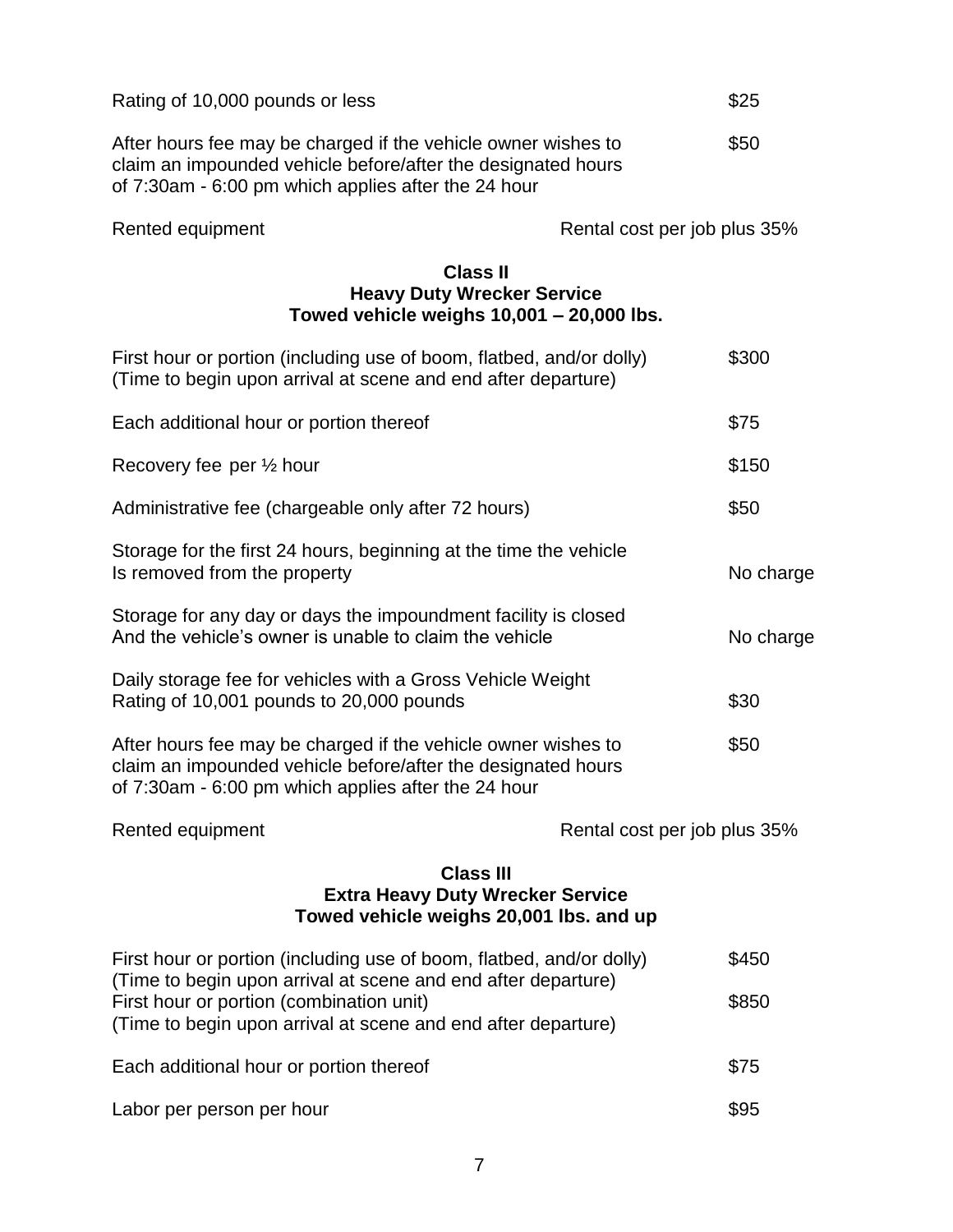| Recovery fee                                                                                                                                                                         | \$30      |
|--------------------------------------------------------------------------------------------------------------------------------------------------------------------------------------|-----------|
| Administrative fee (Chargeable only after 72 hours)                                                                                                                                  | \$50      |
| Storage for the first 24 hours, beginning at the time the vehicle<br>Is removed from the property                                                                                    | No charge |
| Storage for any day or days the impoundment facility is closed<br>And the vehicle's owner is unable to claim the vehicle                                                             | No charge |
| Daily storage fee for vehicles with a Gross Vehicle Weight<br>Rating of 20,001 pounds or greater                                                                                     | \$40      |
| Daily storage fee for vehicles with a Gross Vehicle Weight<br>Rating of 20,001 pounds or greater – combination unit                                                                  | \$75      |
| After hours fee may be charged if the vehicle owner wishes to<br>claim an impounded vehicle before/after the designated hours<br>of 7:30am - 6:00 pm which applies after the 24 hour | \$50      |

Rented equipment Rental cost per job plus 35%

**Towing City Vehicles**. The Savannah Police Department shall maintain a separate Towing City Vehicle List of each wrecker service on the Head-out List and each wrecker service shall be given rotating calls to assist the City with inoperable vehicles. Grantee agrees to provide towing services without charge for City vehicles, including sedans, Interceptors and light trucks, within the confines of Chatham County. Towing services will be provided at all hours for City vehicles involved in an accident, or otherwise those that become inoperable. City vehicle towing will not be required between the hours of 7:00 AM and 4:30 PM Monday through Friday (except holidays), unless vehicle has become inoperable and cannot be repaired at the scene by vehicle maintenance personnel.

City Departments with an inoperable vehicle outside the confines of Chatham County will be charged a fee:

City vehicles, including sedans, Interceptors and light trucks, (including use of boom, flatbed, and/or dolly) \$125.00 flat fee

Per mile, inoperable vehicle outside the confines of Chatham County. Subject to verification by Google map. \$4.00 not to exceed \$175

**(b) Recovery defined.** A vehicle is deemed recovered if it is towed from an upsidedown position, an object has penetrated it, no key is available, or if some other extraordinary circumstance has occurred as certified by a police officer at the scene indicating such on the tow slip by said sworn police officer.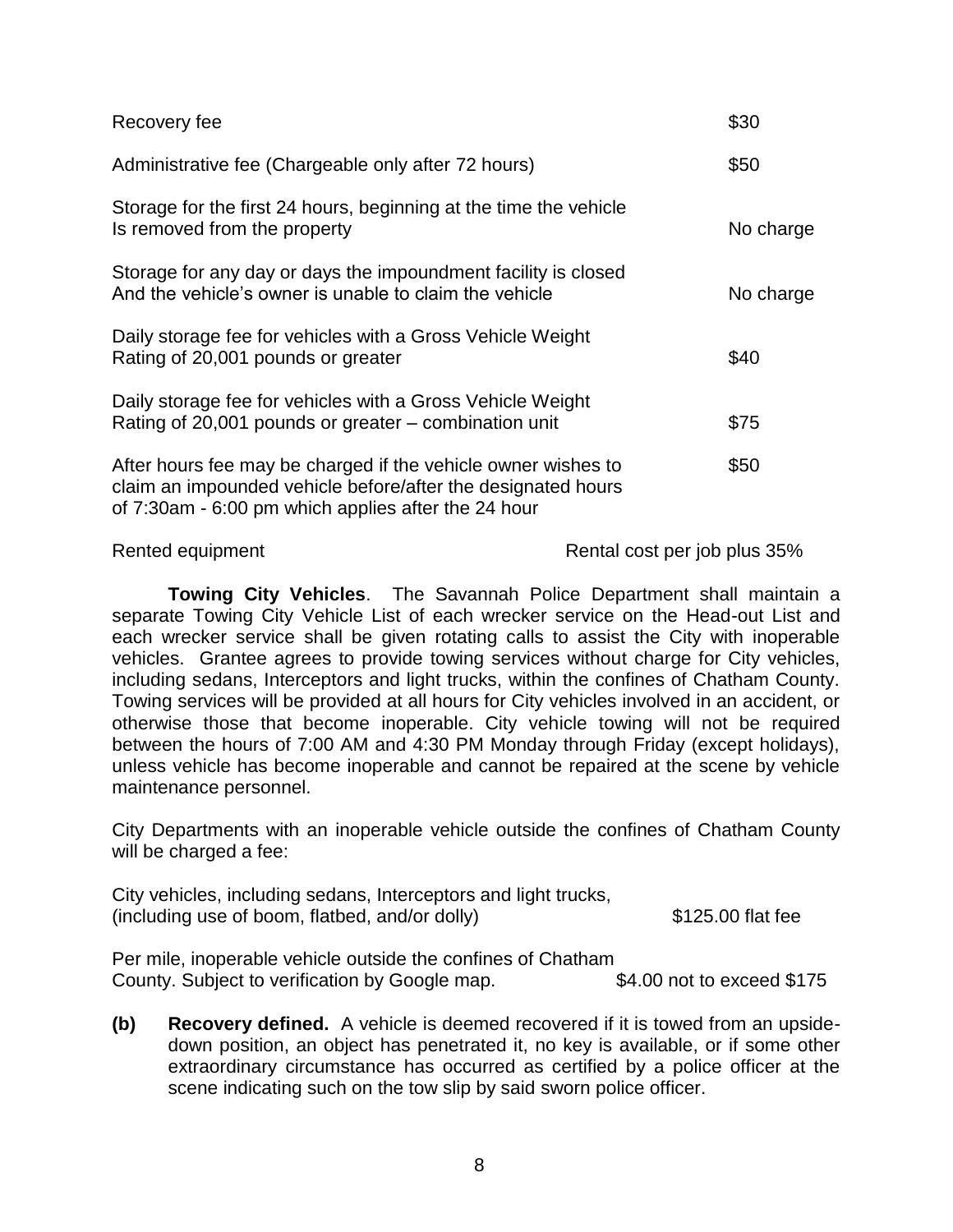**(c) Administrative fee.** An administrative charge is a fee charged by a wrecker company is responsible for record keeping and/or other administrative costs.

**Section 19. Payment Provisions.** As provided by the Wrecker Services Ordinance, Section 6-1402 (h), each wrecker service shall accept travelers' checks, cash, money orders, or certified checks. Grantee shall also accept debit card and all major credit card payments between the hours of 7:30 a.m. and 6:00 p.m., seven days a week, including holidays, for towing and storage charges to any person, when such charges result from a head-out call. Provided, however, that said person in addition to presenting any debit/credit card for payment may also be required to give the Grantee valid photo identification, his home address and telephone number as well as his employment position, employment address and telephone number. All charges for services shall be accompanied by a bill separately itemizing towing fees, storage fees, and all other authorized fees.

**Section 20. Posting Fee Schedule(s).** As provided by the Wrecker Services Ordinance, Section 6-1402 (I), each wrecker service shall clearly post its schedule of fees in a conspicuous and prominent location on its premises. Grantee shall also post in a conspicuous location adjacent to the above mentioned schedule a separate schedule of towing and storage fees for police head-out calls, identified as such, if such fees are different from the posted fees generally charged.

**Section 21. Record Keeping Requirements.** In addition to the records required to be kept under the City of Savannah's Wrecker Services Ordinance, Section 6-1403, Grantee shall maintain complete and accurate records as to the time wreckers are dispatched, the time of arrival at the scene of an accident or removal site, and the time of completion of the work called for in each individual case. Grantee shall also keep a complete and accurate record of the time each vehicle is stored as a result of towing service provided under this contract. Said additional records shall be retained for a period of three years and shall be made available to the SPD and the MPSD at any reasonable time.

**Section 22. Notification When Wrecker Unavailable.** Grantee shall notify the City of Savannah Police Radio Dispatcher whenever the Grantee does not have a wrecker available for call. When grantee is not available more than 3 times within a calendar month without probable reason the grantee will be removed from the head-out list for a total of 7 days.

**Section 23. Vehicle Release Requirements.** When instructed in writing by the SPD, Grantee shall not release a vehicle to any private citizen without first securing an official written release order from the SPD. Release order forms shall be retained by Grantee for a period of three years.

**Section 24. Response Time.** Grantee hereby agrees that it shall promptly respond to all requests for assistance from the SPD and will arrive at the scene within forty-five minutes after the time of the call from the Police Radio Dispatcher. In any case where arrival at the scene is not possible within forty-five minutes after notification, Grantee shall notify the dispatcher of its inability to respond, and the call will be rotated to the next wrecker service on the Head-out List. In any case where Grantee does not notify the dispatcher of inability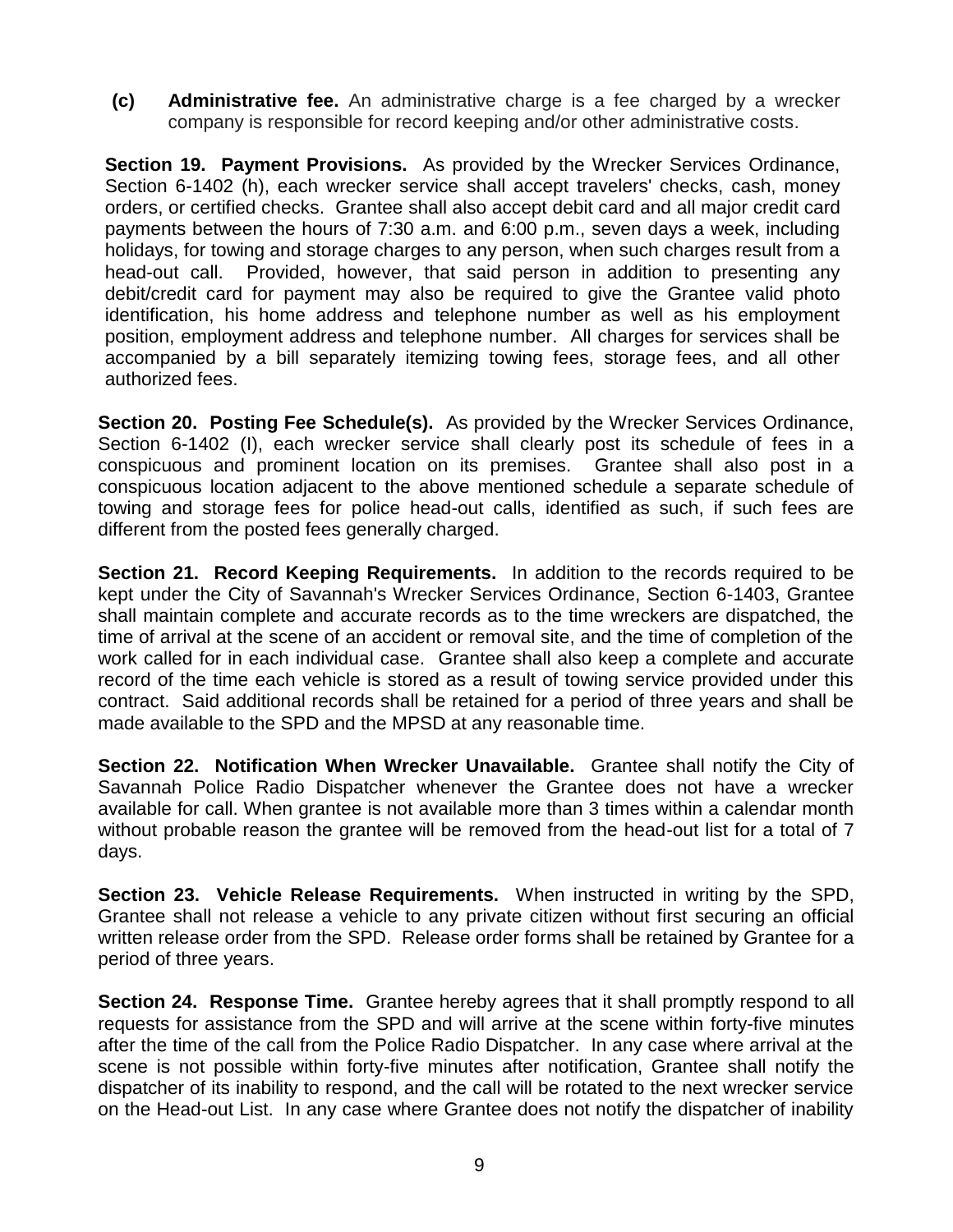to respond within forty-five minutes, and response time exceeds forty-five minutes as reported by the attending Police Officer, there shall be an automatic five day suspension from the Head-out List, and Grantee shall be subject to any further penalties provided by this contract.

**Section 25. Private Towing.** Grantee agrees to promptly notify the SPD when it is requested to provide service for any vehicle, which has (a) left the public right-of-way, or (b) collided with a fixed or moving object.

**Section 26. Subcontracting Prohibited.** No head-out wrecker call may be subcontracted, traded, or given away to another wrecker service company. In any case when Grantee cannot provide a wrecker for a head-out call; such call shall rotate to the next wrecker service shown on the Head-out list.

**Section 27. Administration.** This agreement shall be administered by the MPSD Supervisor, who shall have authority to recommend in writing to the MPSD Director removal of Grantee from the Head-out List for any violation of this agreement, the Wrecker Services Ordinance, any other local law or State law.

The MPSD Director, after hearing evidence from both the MPSD Supervisor and the Grantee or his representative, shall have authority to remove Grantee from the Head-out List for a period of up to six months for breach of this contract, for violation of the Wrecker Services Ordinance, any other local law or for violation of State law relating to wrecker services. The MPSD Director will promptly notify the Grantee in writing of any such removal, in which case Grantee shall have the immediate right to appeal in accordance with the following section of this contract.

If Grantee is removed from the Head-out List two times within any three year period, and if each appealed removal is upheld, the third such removal within said three year period shall be for the duration of the contract.

No principal or other person having an interest in the business of a Grantee which is removed from the Head-out List under this section may apply for, obtain or otherwise possess a valid business tax certificate in another company name and then be enrolled on the Head-out List. The intent of this provision is to prevent any Grantee or principal of a Grantee from circumventing the disciplinary provisions of this contract by re-enrolling on the Head-out List in a new name after having been removed pursuant to this section or by maintaining more than one company on the Head-out List.

**Section 28. Administrative Hearing and Appeal.** Any decision of the MPSD Director to remove Grantee from the Head-out List may be immediately appealed, but within ten (10) days, by the Grantee in writing to an Administrative Hearing Panel, which panel shall be made up of (a) the Chief Infrastructure and Development Officer or his designee, (b) the code Compliance Director or his designee, and the Police Chief or his designee.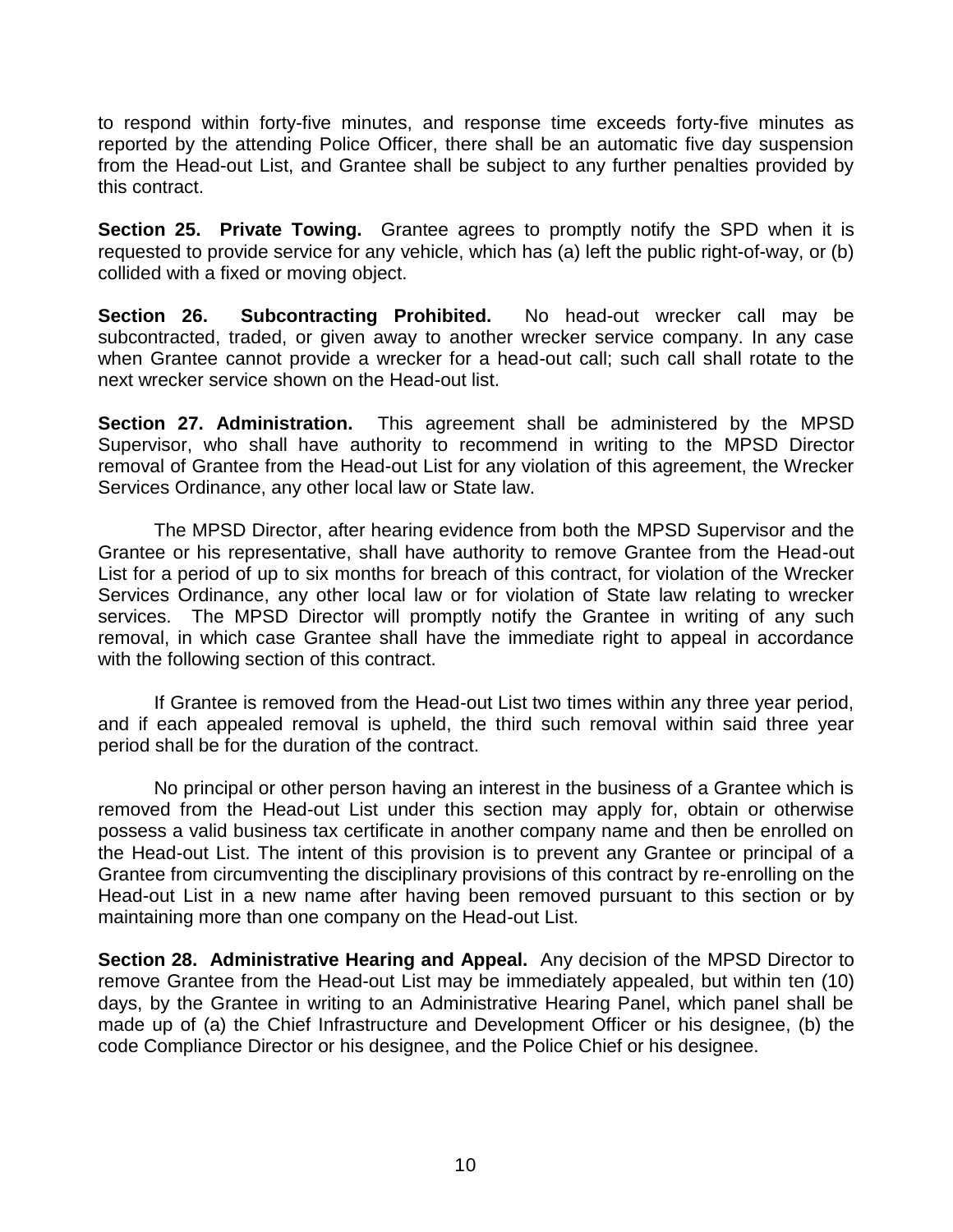The administrative hearing shall be informal and shall be presided over by the Chief Infrastructure and Development Officer or his designee. The majority decision of the Administrative Hearing Panel shall be provided to the Grantee in writing within one day of the hearing. Any decision of the Administrative Hearing Panel may within ten days of notification be appealed in writing to the City Manager or his designee, whose ruling shall be final.

**Section 29. Driver's Permit Fee.** The application fee for a head-out wrecker driver's permit shall be \$10.00. A background check from a local police department, current physician's statement or DOT card and a seven (7) yr. certified MVR from the DDS is required. No third party or on-line DDS's will be accepted.

**Section 30. Hold Harmless Agreement.** The parties hereto specifically agree that nothing herein contained shall be construed to designate or appoint the City of Savannah as agent for the Grantee, nor shall anything contained herein be construed to designate or appoint the Grantee as agent for the City of Savannah in the performance of any of the services described herein. Grantee hereby acknowledges and agrees that it is an independent contractor in the performance of said services and hereby agrees to defend, indemnify, and hold harmless The Mayor and Aldermen of the City of Savannah, Georgia, its successor and assigns, its principals, agents, and employees, from any and all claims for loss, damage, or injury sustained by Grantee or to Grantee's property, or by any agent or employee of Grantee, or by any person whosoever, in connection with any matter arising out of the subject of or performance of this contract.

**Section 31. Conflict of Terms.** In the case of any conflict with the terms of this contract and any existing or future ordinance of the City of Savannah, the terms of said ordinance or ordinances shall prevail.

**Section 32. Enrollment Period.** Any wrecker company wishing to enter into this Headout Contract with the City may do so only during an enrollment period in the month of February of each year of the term of this contract or any extension thereof. After enrollment, the newly added wrecker service will be placed at the end of the head-out rotation list.

**Section 33. Cancellation.** This contract may be canceled by either of the parties hereto upon the providing of thirty days written notice of cancellation to the other party hereto.

**Section 34. Term of Contract.** This contract has a full term of three years. This contract shall become effective for a Grantee when executed and signed by the City and the Grantee during an enrollment period as provided in Section 32 above. Regardless of the effective date for any particular Grantee, this contract shall commence on the Sunday, September 1, 2019 and shall end on Wednesday, August 31, 2022, provided, however, that at expiration, this contract shall continue to be in effect on a month-by-month basis thereafter, subject to the thirty day cancellation provision contained in Section 33 above, until or unless replaced with a new contract.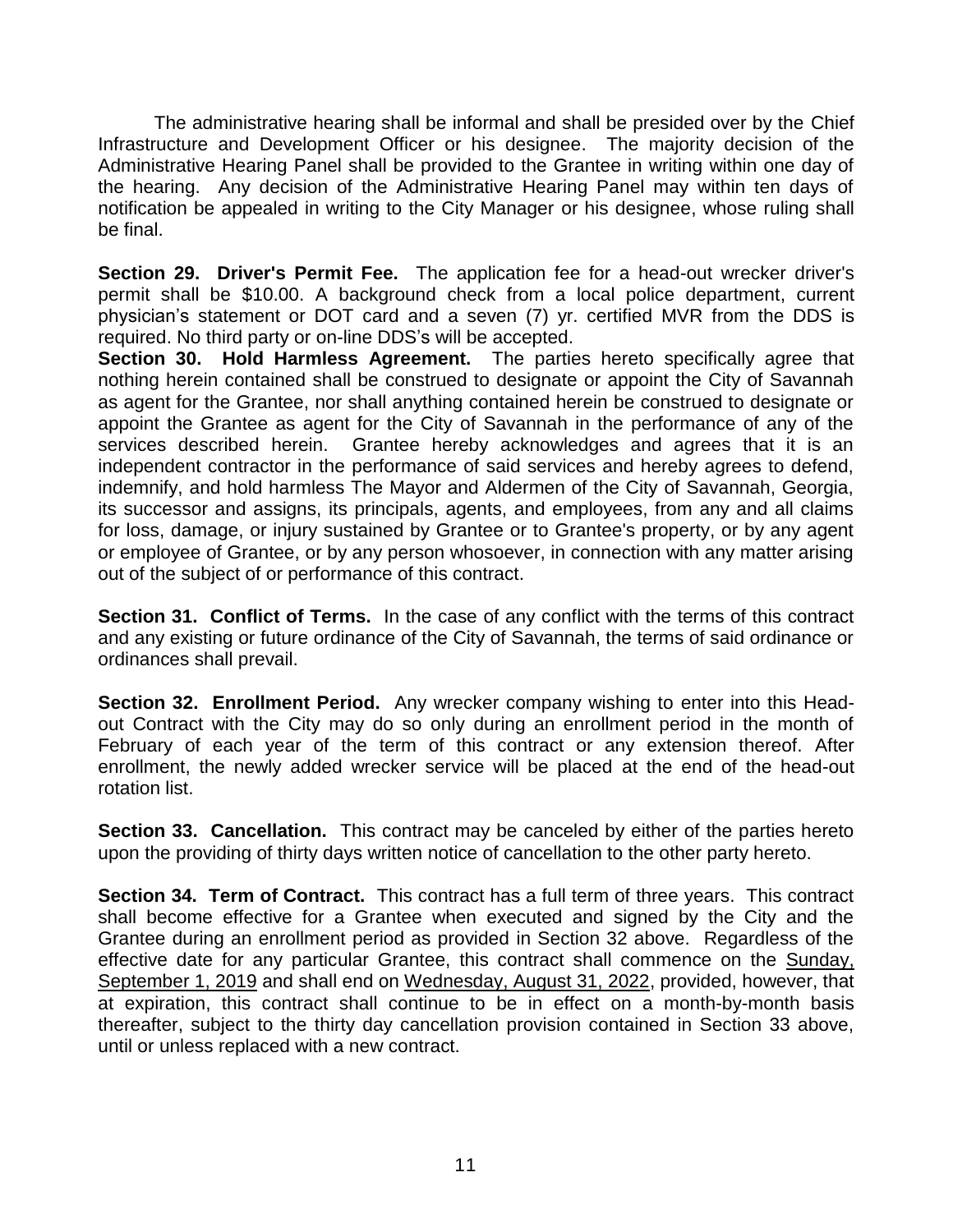**Section 35. C.P.I. adjustment.** The consumer price index will be reviewed each year by the MPSD Director.

**Section 36.** It shall be unlawful for any City employee to solicit business for any wrecker owner or operator.

**Section 37**. **Suspension of driver's permit.** The MPSD Supervisor shall have the authority to recommend to the MPSD Director suspension of a Wrecker Driver's permit for any of the following reasons: (1) The driver is charged with operating a motor vehicle while under the influence of intoxicating beverages or drugs, or reckless driving; (2) making any false statement in the application for the permit; or (3) operating a wrecker in violation of any provision of this article or applicable state law.

The MPSD Director, after hearing evidence from both the MPSD Supervisor and the wrecker driver or his representative, shall have the authority to suspend the Wrecker Driver's permit for a period of up to six months.

If a wrecker driver is suspended three times within any three year period, the fourth such suspension within said three year period shall be for a period of one year.

The MPSD Director will promptly notify the wrecker driver in writing of any suspension, in which case the wrecker driver shall have the immediate right to appeal the decision in accordance with Section 28.

**Section 38. Revocation of drivers' permit.** In the event that any driver holding a permit under this article at any time ceases to meet qualifications described in Section 9, or fails to correct any false statement made in the application for the permit, or fails to operate his wrecker in accordance with the provisions of this article, upon recommendation of the MPSD Director, the Chief Infrastructure and Development Officer shall be empowered to permanently revoke the permit, or to restore the same, after a hearing before an Administrative Hearing Panel as provided in section 28. Any decision of the Administrative Hearing Panel may, within ten days of notification of the Panel's decision, be appealed in writing to the City Manager or his designee, whose ruling shall be final.

**Section 39. Deadline Decal.** The MPSD Transportation Supervisor, upon observing the physical condition of a wrecker, shall place a deadline decal on the windshield of the vehicle, said decal to list all violations. No driver or other unauthorized person shall remove or deface a deadline decal. No driver shall use a wrecker to transport vehicles while a deadline decal is in place. The MPSD Supervisor or designee will remove the deadline decal after all violations are corrected.

### **Section 40. Wrecker Review Panel**

 The Wrecker Appeals Panel shall meet as needed, but no less frequently than once annually to review unresolved appeals of dispute tow charges, suspensions, and Wrecker removal orders pursuant to this Ordinance. The Wrecker Review Panel members shall be appointed for two (2) year terms by the MPSD Director, and members of the Wrecker